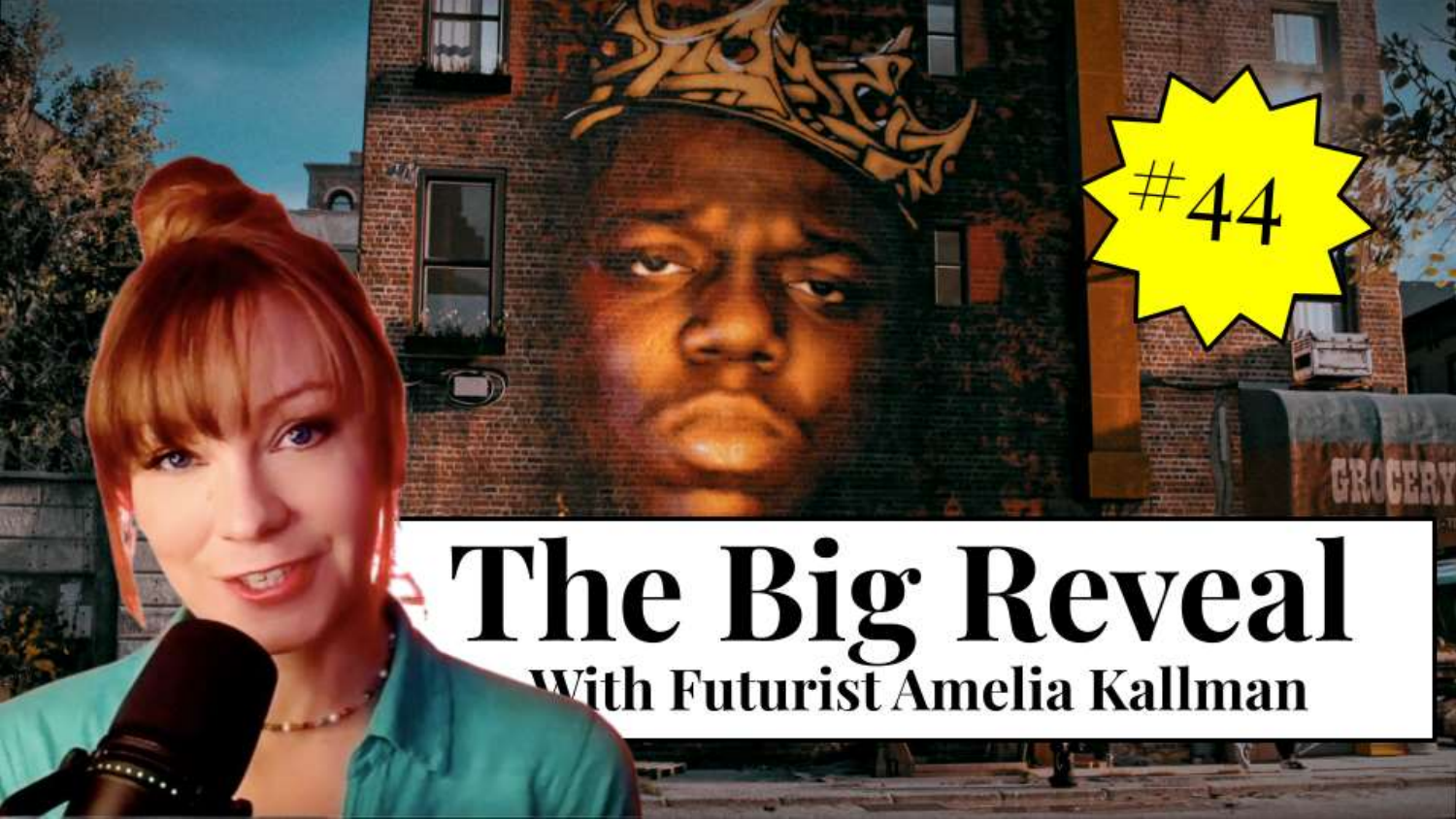#### **Introduction**

Welcome to issue #44 of [The Big Reveal,](https://www.ameliakallman.com/thebigreveal) my innovation newsletter. You can also watch or listen on YouTube [here.](https://youtu.be/tcLKIaXnYpQ)

Really enjoyed hosting the Smart Workplace Summit and Influencer's Lounge at ISE 2022, curating a 'House of Tomorrow', speaking on the 'Future of Smart Buildings', and covering Paris Blockchain & NFT Week.

Proud to announce I've just launched a new YouTube series, ['Blockchain in the Metaverse'](https://www.youtube.com/c/AmeliaKallman)! Check out all my latest videos [here](https://www.youtube.com/c/AmeliaKallman) and please support me by [subscribing](https://www.youtube.com/c/AmeliaKallman) - Thanks!

Looking forward to speaking at [SQUARE 2022](https://square-prop.com/about-square/) in Ibiza, ASM Connect 2022, and the [Couchbase Roadshow](https://www.couchbase.com/roadshow#agenda) on:

- Real Estate & the Metaverse
- Web 3 & the Future of the Customer Relationship
- New Technologies & Data in a Web 3 World

[Check out the latest episodes of XR Star](https://avnation.tv/podcast/xr-star-16-music-in-the-metaverse/) all about 'Music in the Metaverse' and '[XR of ISE 2022'](https://avnation.tv/series/xr-star/).

**Thanks!** Amelia [www.ameliakallman.com](http://www.ameliakallman.com)

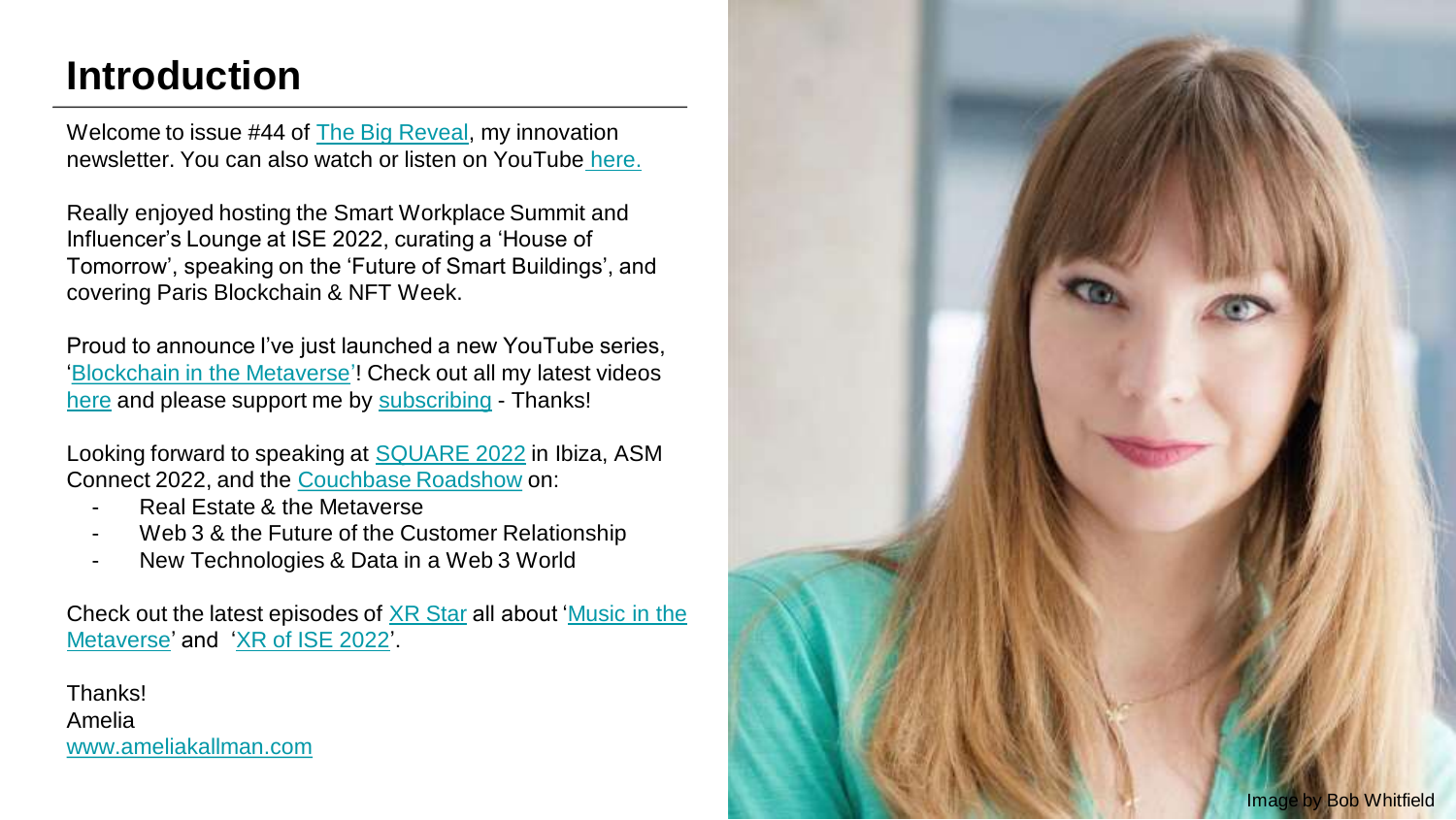### 01 **Casa Batlló**

Barcelona's [Casa Batlló](https://www.casabatllo.es/en/) recently partnered with pioneering AI artist and digital architect, Refik [Anadol, to showcase the most impressive,](https://refikanadol.com/)  psychedelic work of public art I've ever seen! Opening ISE 2022, Refik 's 'Living Architecture: Casa Batlló' was projection mapped onto the front of the famous Gaudi landmark and sold later that week as an NFT for <u>\$1.38 million</u>. Check out the video in the link. The museum itself uses AR, holographics, and sensory technology to create a truly memorable immersive experience.



#### **[Watch.](https://youtu.be/oOsAexs6Bl4?t=114)**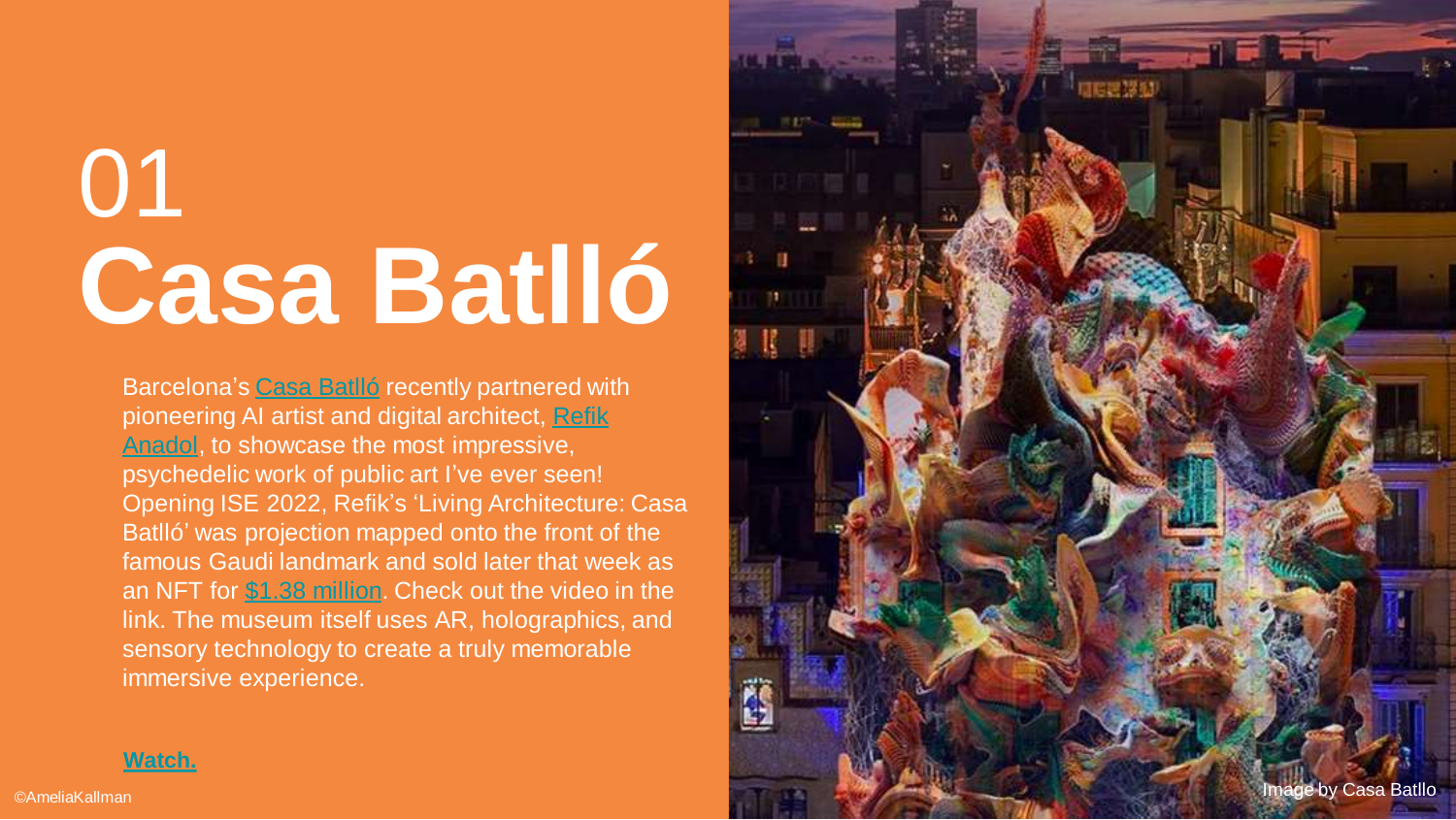#### 02 **NF2Ts**

NFT tattoos are here! Ethernaal have launched NF2Ts - Non-Fungible Tattoo Tokens that allow tattoo artists to easily convert their flashes into NFTs, no technical skills required. Ethernaal was born from the vision of a decentralised and collective organisation for the tattoo industry built to offer new artistic and financial possibilities. And of course this also means that soon you'll be able to tattoo your avatars in the metaverse!



©AmeliaKallman Image by Ethernaal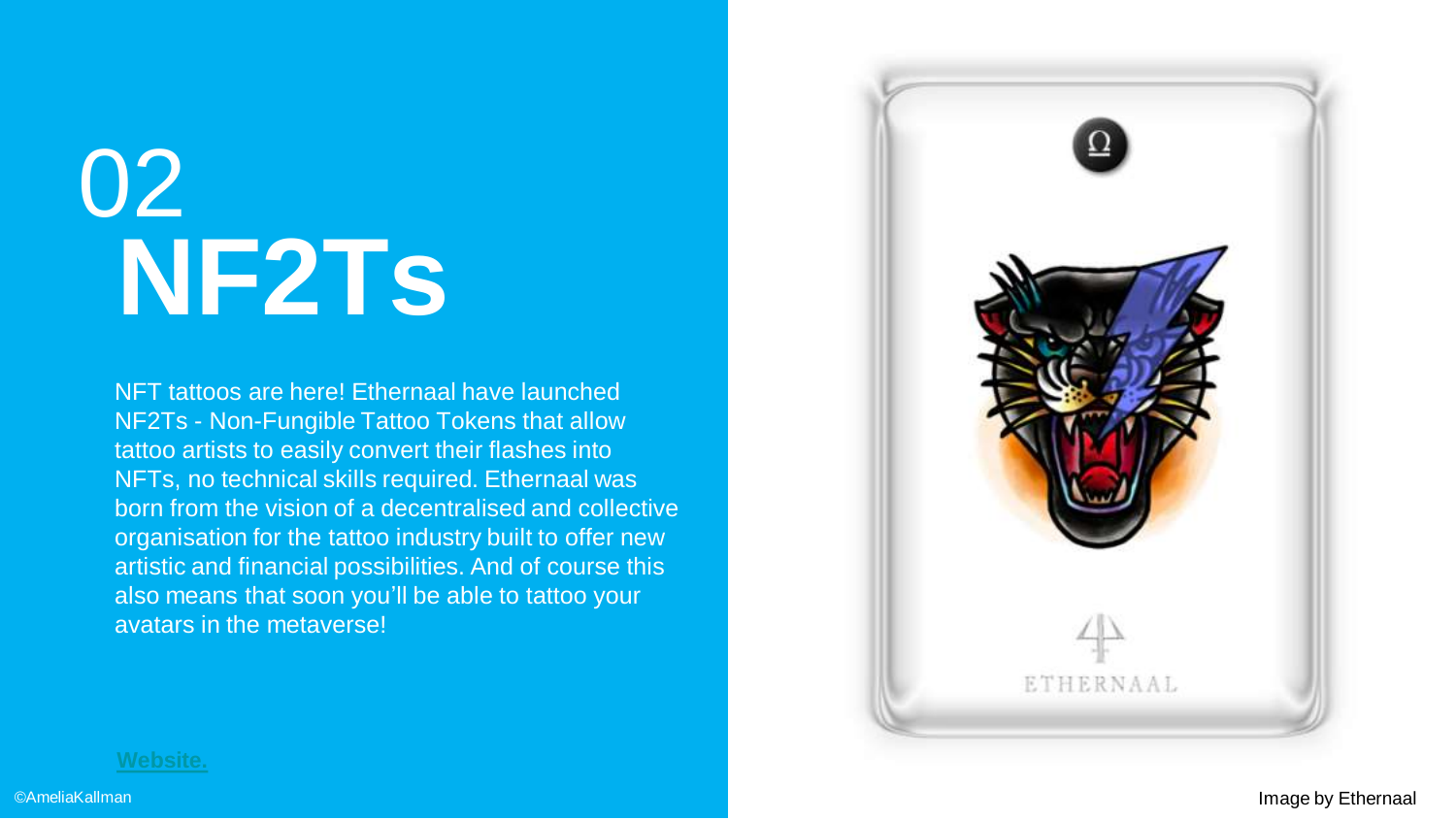# 03 **DAO**

If you haven't heard the term DAO yet, you will soon. Pronounced "Dow" as in Dow Jones, it is the acronym for Decentralised Autonomous Organization. A DAO is a group of people who come together without a central leader or company dictating any decisions. Built on a blockchain using smart contracts, members often buy their way in by purchasing a governance token that gives them voting rights around how the pooled money is spent and managed. Groups are not bound by geography and often communicate via Discord. DAOs are being used to fund projects, issue grants, buy real estate, and more.

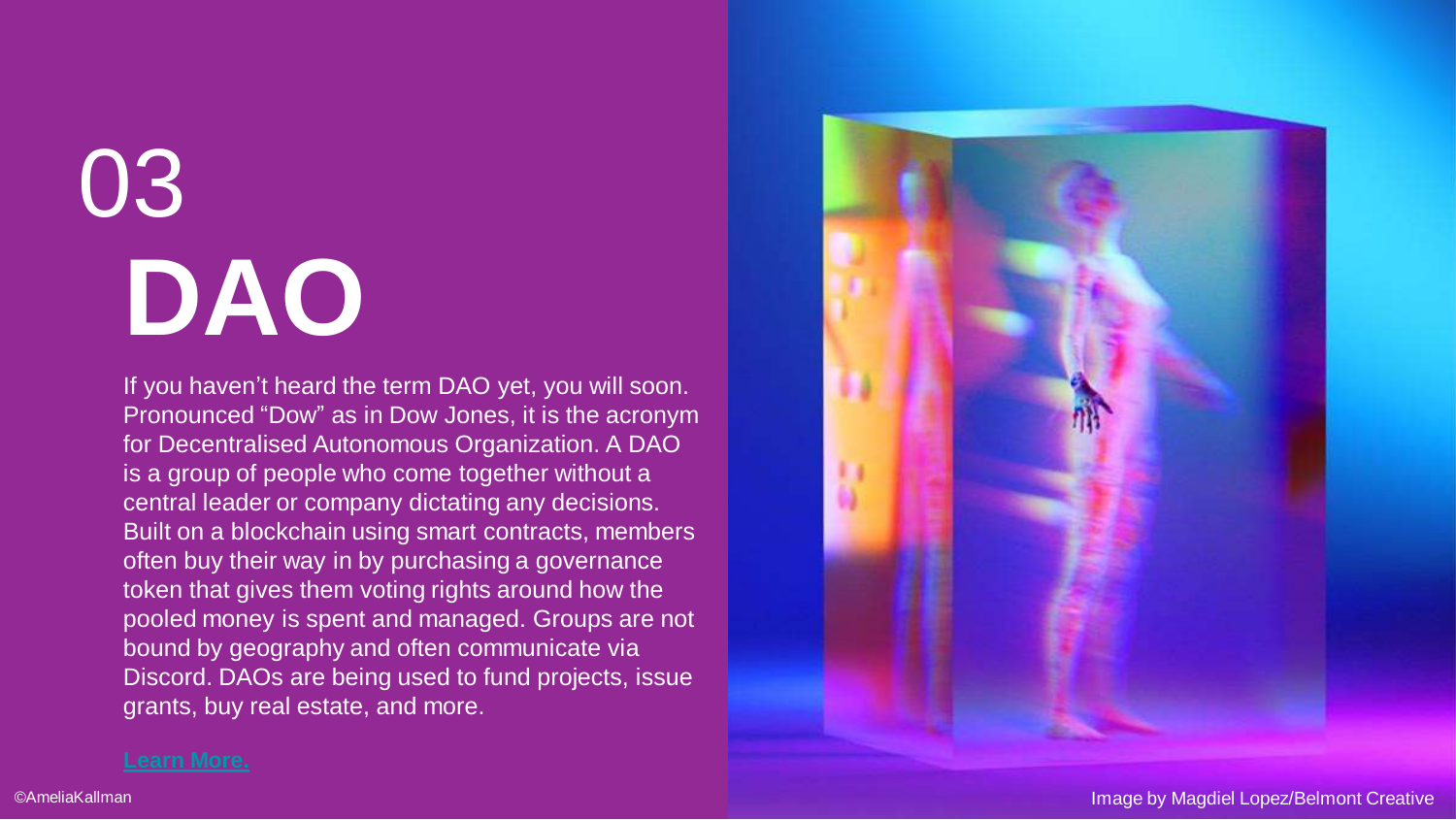#### 04 **ss -PCM**

Frankly, I think we 'd all like to reduce our energy bills right about now, and this new material might help make it happen. Researchers have developed a shape -stabilized phase change material, or ss -PCM, that can change state from solid to liquid and absorb thermal energy in the process. This stored heat is then re -released when the material hardens, similar to the chemical process of disposable hand warmers. Stable and eco -friendly, the new material could be ideal for use in the construction industry storing up to 24 times more heat than conventional concrete or wallboard.

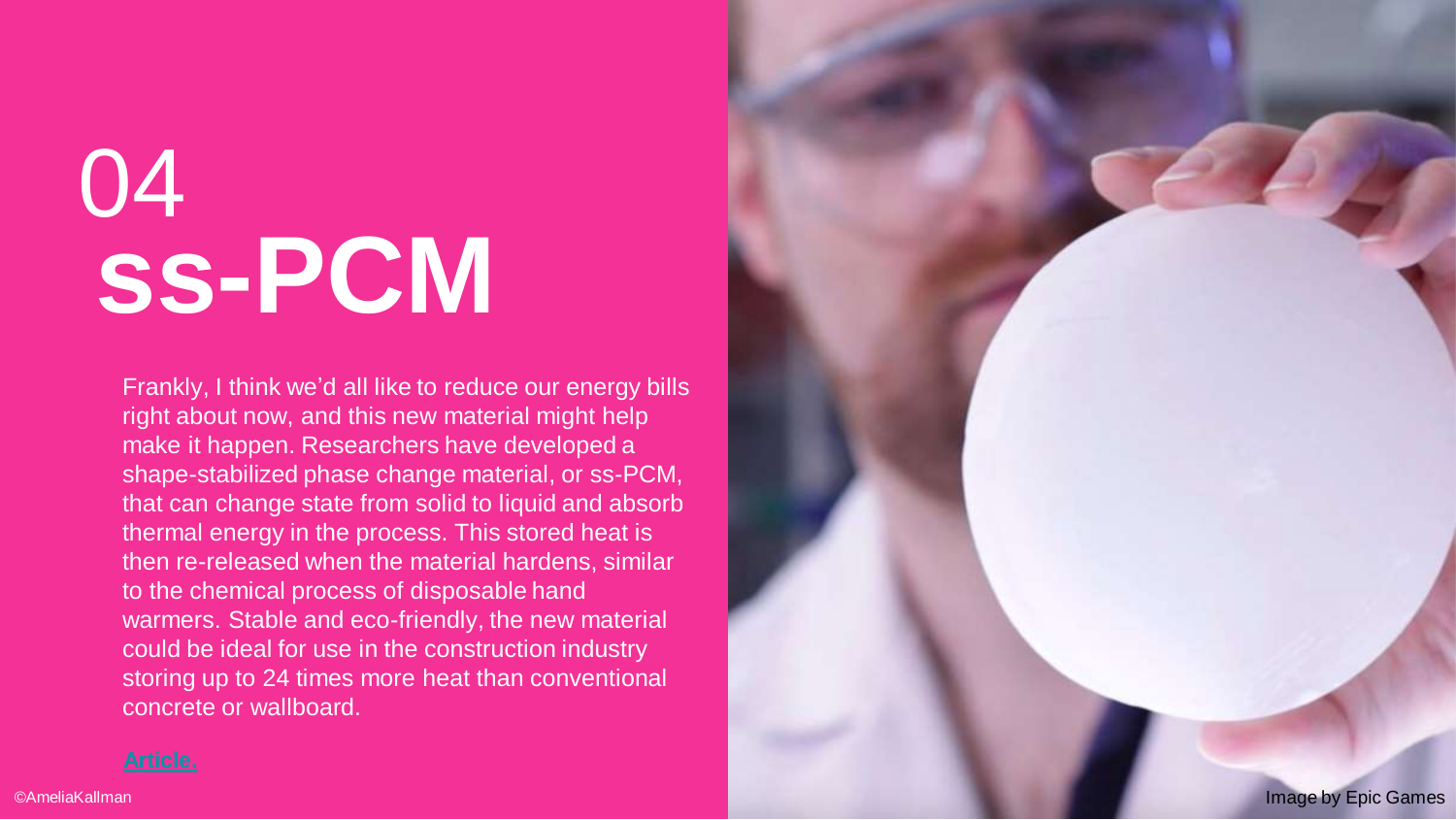## 05 **MyndHub**

MyndHub allows you to move, power and control electrical gadgets or devices with your mind. Using your brain as a controller, things act or react based on your concentration in real -time. Bringing "Jedi -like training to the masses", MyndHub can be used to improve attention, mental health, and cut down on screen time. Or you can use their SDK to come up with your own MyndHacks. For inspiration, check out their lightsaber and Thor's hammer examples. Kickstarting now - delivering this fall.

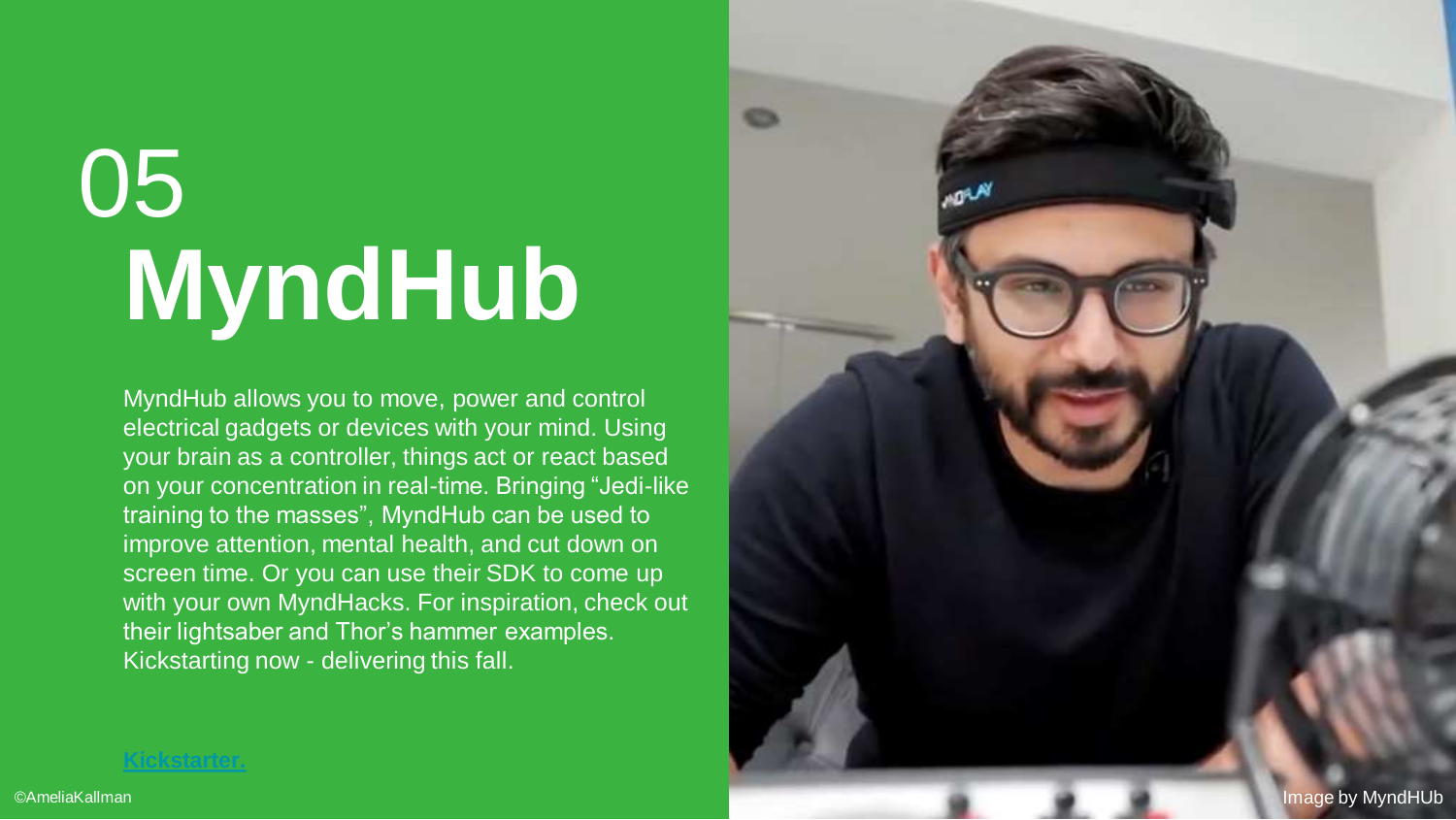#### 06 **CleverPoint**

CleverPoint is a hardware+software VR -integrated wearable technology that collects and analyses biofeedback to understand user response to VR content. Compatible with all major VR headsets, CleverPoint adds a facemask of sensors that uses electromyography (EMG) to measure subtle muscle responses and extract emotional data. Applications include healthcare, education, defense, science, entertainment, and marketing.



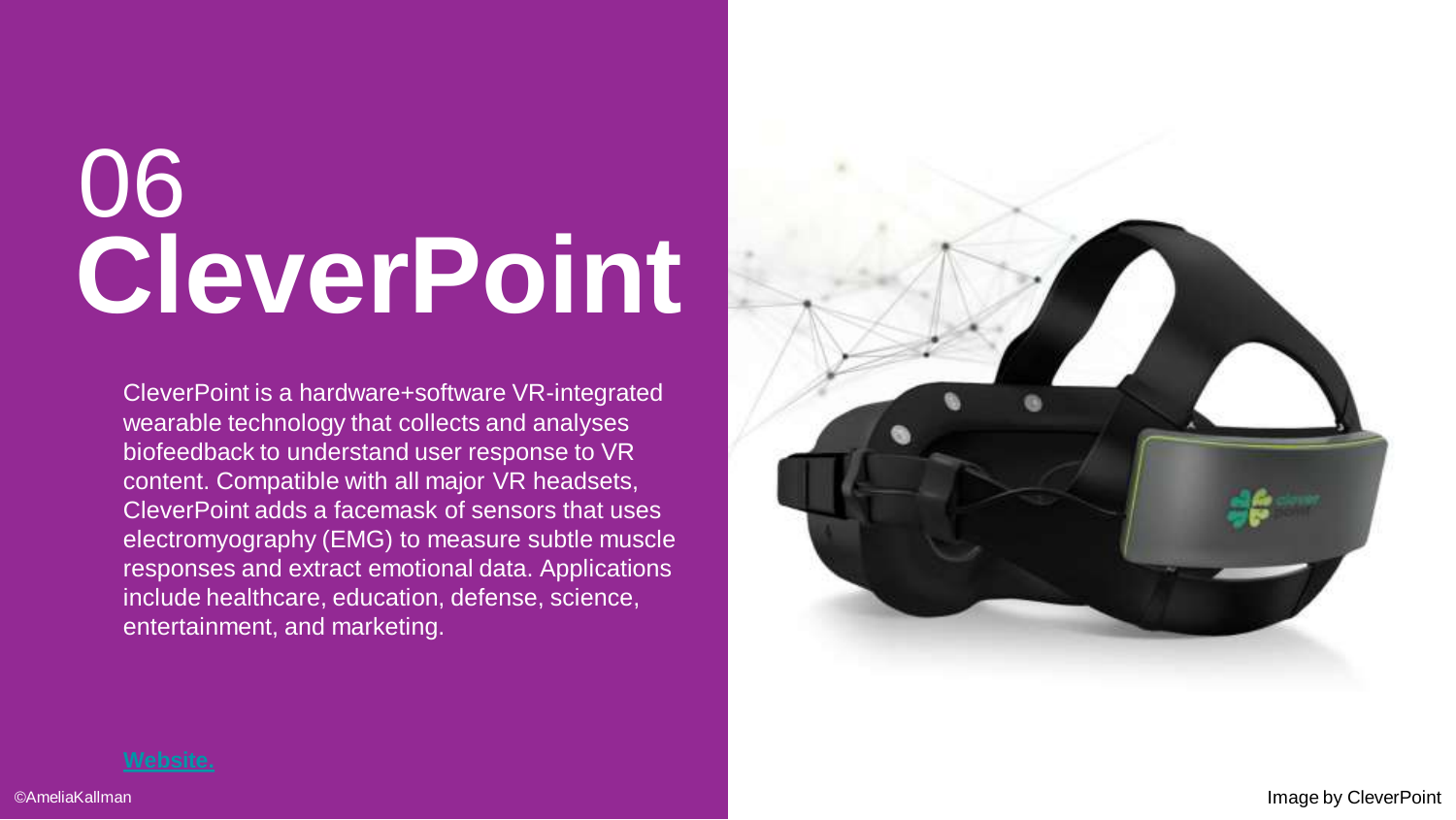### 07 **CitizenM**

Hotel developer CitizenM is building a hotel in the metaverse by creating their own DAO. Set in The Sandbox, they are acquiring a "LAND site", or a digital piece of real estate backed by NFTs on which they plan to build a virtual hotel where avatars can "work, sleep and play." They will finance the construction through the sale of 2,000 tiered-NFTs that are attached to rewards redeemable at their realworld locations.



**[Article.](https://hoteldesigns.net/industry-news/citizenm-becomes-first-hospitality-brand-to-by-property-in-the-metaverse/)**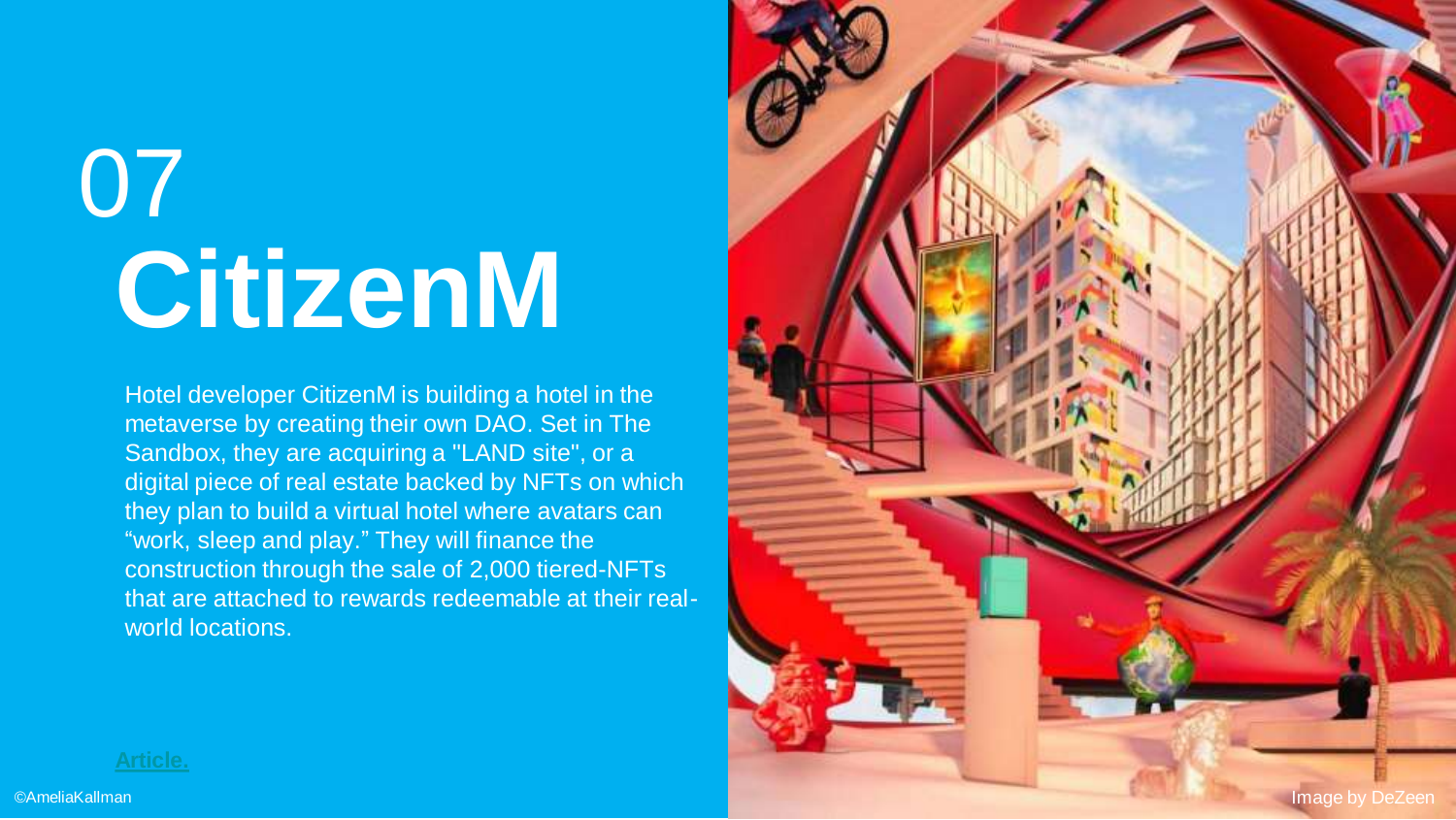#### 08 **Cove.Tool**

Cove.tool is an automated sustainability consultant. The software provides developers, architects, and project managers tools to help optimise buildings for energy and material efficiency from inception through construction. Redefining building performance modeling, this tool builds smarter, more accurate models in one -tenth of the time, while enabling the ability to analyse projects for energy, daylight, water, climate, and cost.



**[Website.](https://www.cove.tools/)**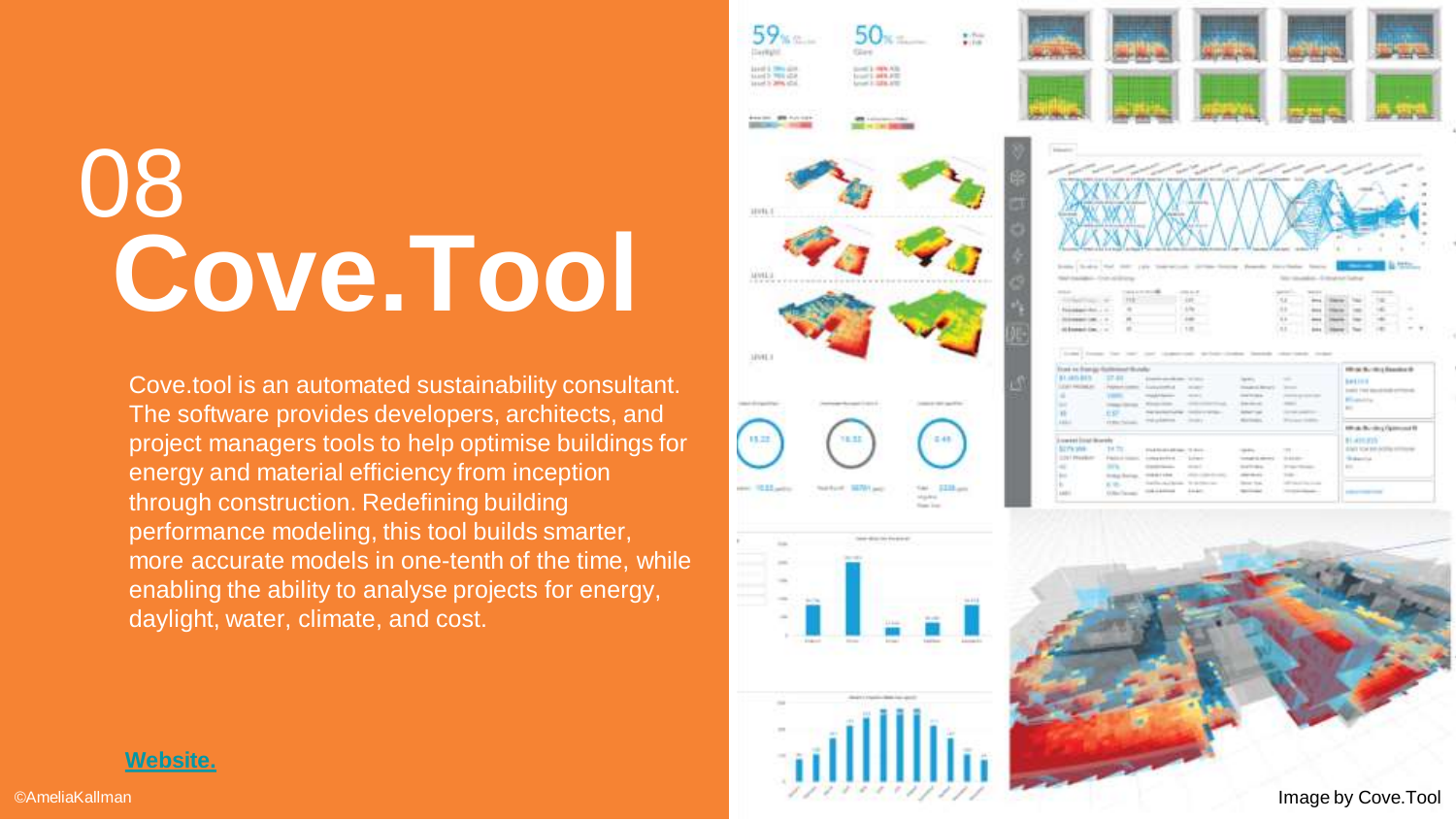#### 09 **CFS**

As a solution to climate change, Commonwealth Fusion Systems (CFS) aims to commercialise fusion energy. They 've recently received capital to construct, commission, and operate SPARC, the world 's first commercially relevant net energy fusion machine, and to begin work on ARC, the first commercial fusion power plant to open in the 2030s. New groundbreaking high -temperature superconducting magnets will enable compact fusion power plants that can be constructed faster and at lower cost. The goal is to deploy fusion power plants to meet global decarbonisation goals as fast as possible to combat climate change.

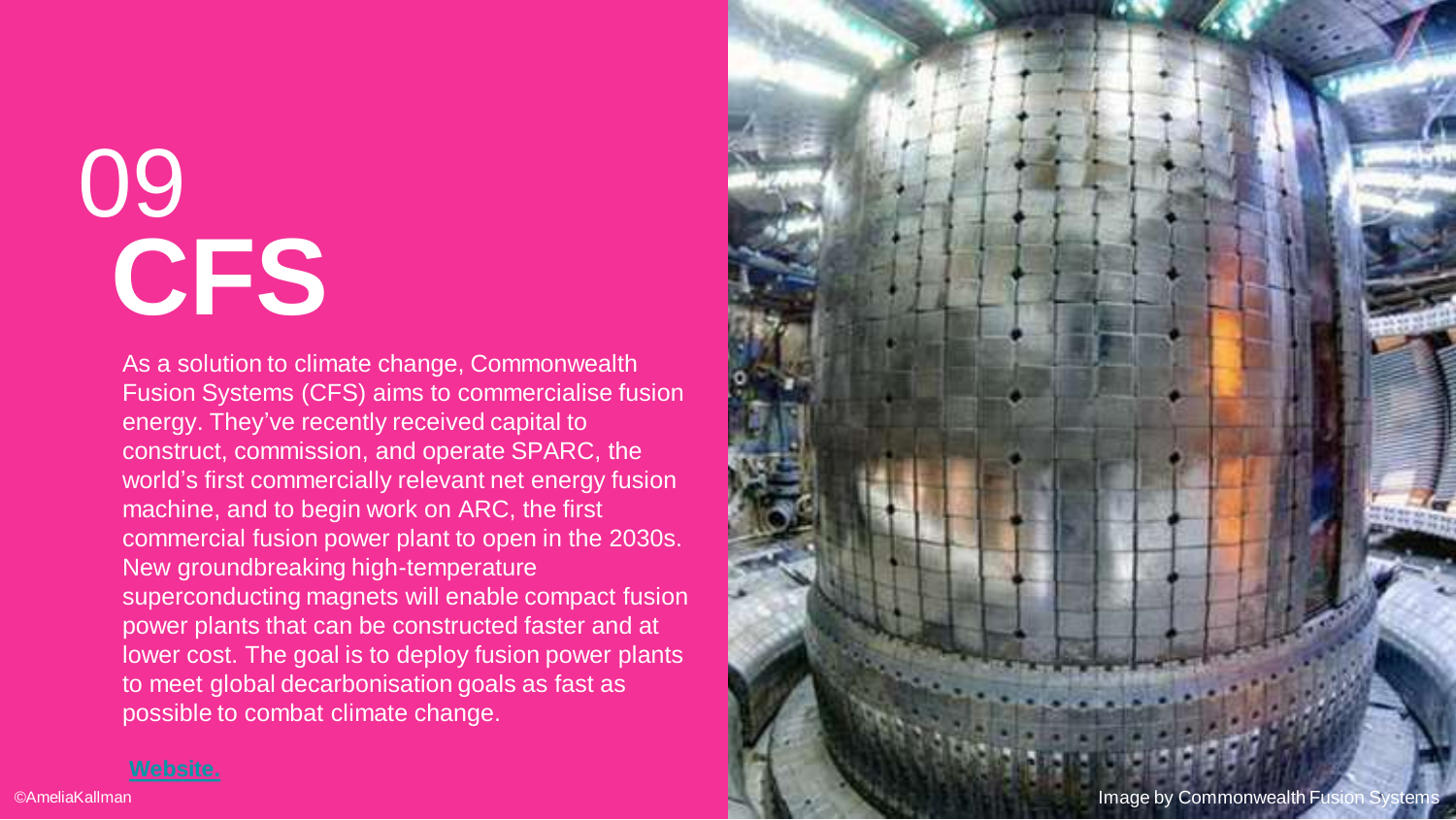#### 10 **The Brook**

To commemorate what would have been Biggie 's 50th birthday, Burst Live and the Notorious B.I.G. estate have created "The Brook," a gamified virtual metaverse, This photorealistic 3D environment will take us back to 1990s Brooklyn where visitors can step into Biggie 's world and experience the roots of hip hop -culture like never before. And of course, no metaverse project would be complete without an NFT drop: The B.I.G VIP tokens are available from<br>3rd June.